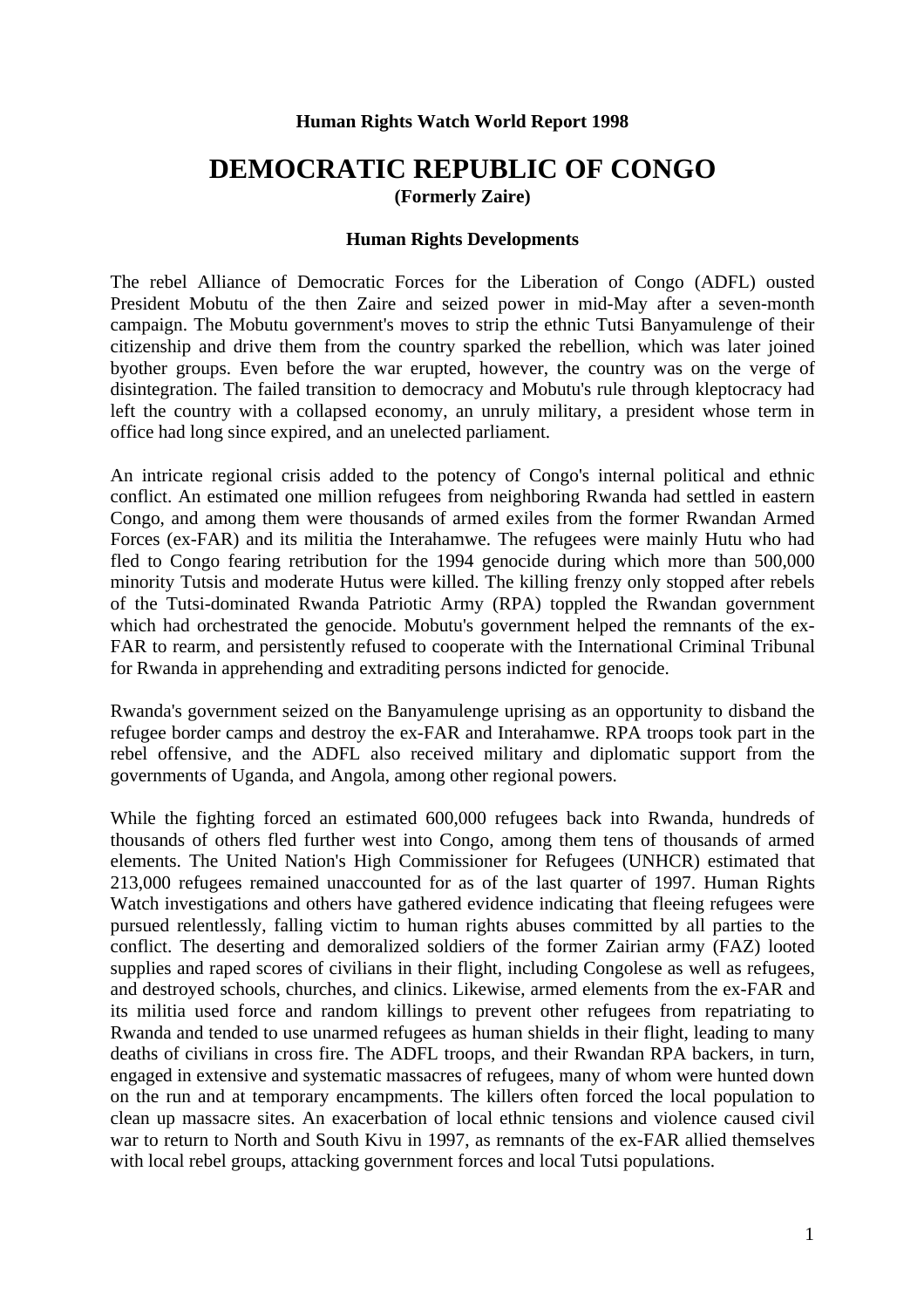On May 17, 1997, the day Kinshasa fell to its troops, the ADFL issued a declaration by which it suspended the transitional constitution, disbanded the transitional parliament and government, and appointed its own chairman, Laurent DÈsirÈ Kabila, as president of the republic. A constitutional decree proclaimed by the new president on May 28 empowered him to legislate by decrees, head the government, and appoint and dismiss ministers and judges. Despite this latter provision, the decree acknowledged the independence of the judiciary. Congo's continued obligations under human rights and humanitarian treaties to which it was party were expressly acknowledged. Upon taking office, President Kabila promised a transitional agenda that would lead to legislative and presidential elections in two years. The first step in that process was taken when in mid-October he issued a decree establishing a commission to draft the new constitution.

As a political movement, the ADFL undertakes in its statutes to be open to the affiliation of other political parties, organizations of civil society, as well as individuals, who would adhere to its "ideological base." This is defined in the statutes as the ADFL's belief that all power emanates from the people and is founded on inalienable human rights. In practice, political parties were asked to dissolve themselves into the alliance in order to be part of the government, and members of existing opposition parties were appointed to government positions in their individual capacities.

The government had yet to integrate ADFL soldiers from different regions, ethnic backgrounds, or from neighboring countries under a unified command structure, and frequent frictions and confrontations continued to occur between military units of different backgrounds. The problem of deteriorating discipline, particularly after the failure of the government in securing the timely payment of salaries to the military, contributed in turn to growing insecurity as soldiers attempted to extort money from civilians, or indulged in armed banditry

Incidents in which indiscriminate gunfire took a high toll abounded all over Congo, including the killing, on the night of July 6 to 7, 1997, of fifteen persons in Kinshasa by a patrol of unruly ADFL soldiers. A confrontation on the night of August 21-22 in the Ceta military camp, between soldiers distinguished by the Kinshasa press as "Tutsi" and "Congolese," left at least three soldiers dead. On August 30, soldiers fired in the air to control a large crowd of teenagers in the municipal swimming pool of N'Sele, Kinshasa. In the resulting panic, at least twenty-four young men and women died.

As it took over, the ADFL arrested and confiscated the property of prominent dignitaries of the Mobutu era, inmany cases without due process of law. There were about fifty detainees of this category in Kinshasa by August 1997. Six of whom were interviewed by Human Rights Watch in an August meeting in a Kinshasa detention center.

In Lubumbashi, there were eighty-nine detainees, about twenty of whom were prominent politicians, in the cells attached to the headquarters of the new political police, the National Intelligence Agency (ANR), when a local rights group visited it on July 31, 1997. Many were detained for months following denunciations arising from civil and criminal disputes without appearing before a court. Conditions were harsh: prisoners slept on the cemented floors, looked poorly nourished, and sanitation was lacking. Political prisoners who spoke to Human Rights Watch, including a former governor, a former mayor of Lubumbashi, and the former chairman of Mobutu's party, said they were not informed of the reasons for their detention,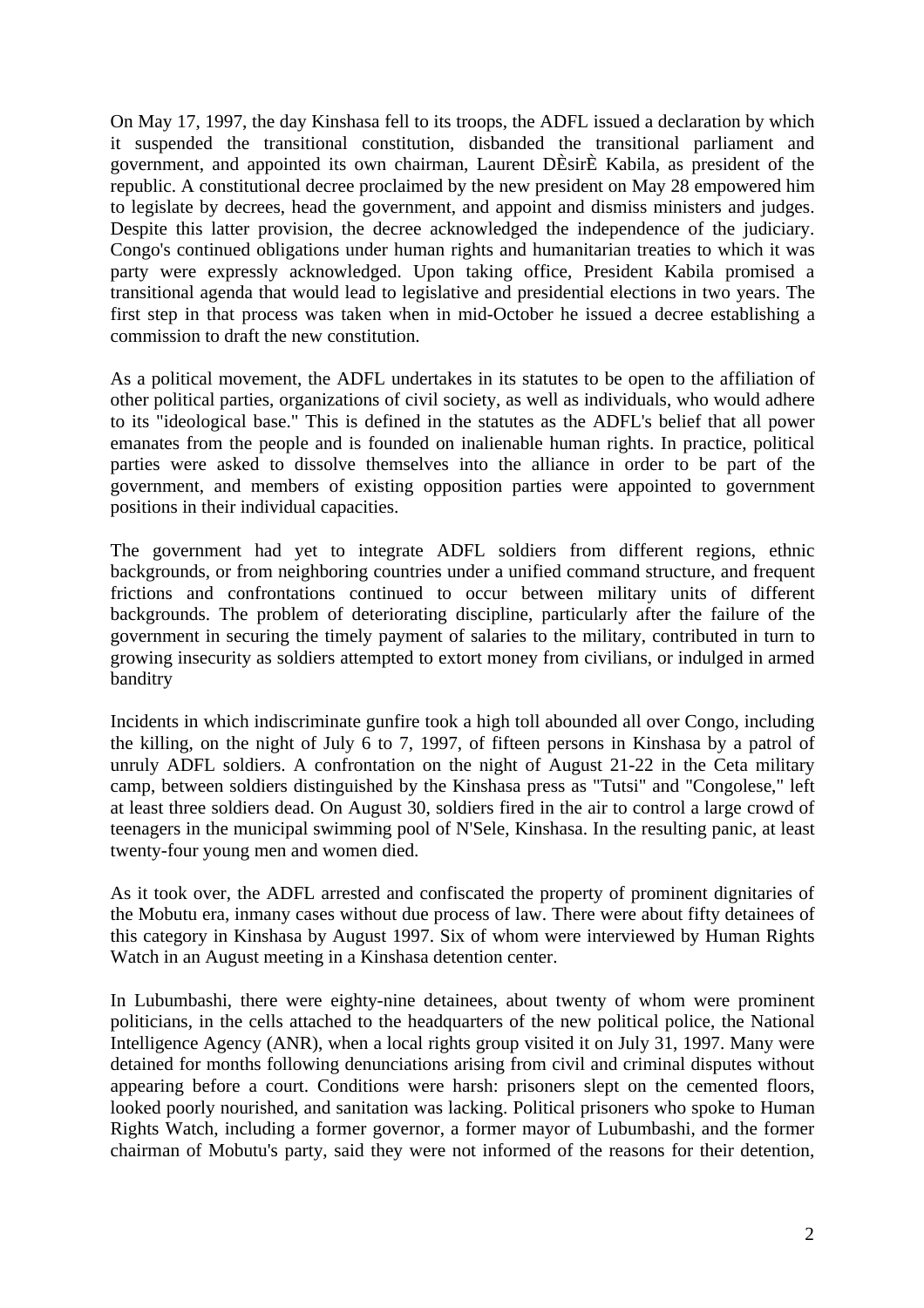and alleged that prisoners held in connection to their suspected roles in civil and criminal cases were routinely beaten.

The ADFL banned political activities throughout the country. In Kinshasa, government troops periodically attacked the headquarters of political parties with popular followings, dispersed their peaceful marches with gunfire, and abducted, detained, and tortured their militants. Soon after Kabila's inauguration, government troops dispersed demonstrations by supporters of the Union for Democracy and Social Progress (UDPS) protesting the exclusion of the UDPS, and its leader Etienne Tshisekedi, from the transitional government. Shortly after Tshisekedi's participation as principal speaker in a political rally at Kinshasa University, troops descended on his residence late on June 26, and arrested him and his wife and held them overnight. Authorities also arrested and badly tortured a student, Richard Mpiana Kalenga, who they suspected was an organizer of the rally.

On July 25, a group of soldiers opened fire on demonstrators returning from a peaceful march that the Unified Lumumbist Party (PALU) organized to press for more political participation. One PALU militant was killed, and many were injured. In the afternoon of the same day, soldiers raided the headquarters of PALU, which is also the residence of Antoine Gizenga, a veteran politician and PALU president. They beat party militants with iron bars, belts, and gun butts before taking them into custody. They locked the elderly Gizenga and his wife in a bathroom, and then went on a rampage, looting the family's personal possessions and ransacking the property of the party.

The bustling private press of Kinshasa maintained a critical tone vis-a-vis the new government that reflected an independence it had successfully fought for under Mobutu. While initially tolerating this, authorities cracked down on coverage of "sensitive" information such as security issues or corruption in government ranks. Polydor Mubunga, editor of the Le Phare, was placed under house arrest in mid-September after publishing an article claiming that Kabila was recruiting his own presidential guard. Ali Kalonga, director of the official Congolese Press Agency, was detained for weeks in August 1998 after he authorized a story about the suspension and house arrest of the finance minister following allegations of corruption. The government also took measures which, if fully implemented, would threaten the very existence of the private media. In late May, one of the first decisions of the new information minister was to ban advertising through privately-owned radio and television stations. On August 18, the national police issued an order banning the sale of newspapers on the main streets of Kinshasa. The private press considered this as a "declaration of war" as its distribution was entirely dependent on street vendors.

#### **The Right to Monitor**

Groups who stepped in to denounce abuses by agents of the new government quickly became the target of punitive measures. In Kinshasa, at least three rights activists were detained for short periods in separate incidents in retaliation for a joint campaign by rights groups for detained Mobutists and other political prisoners to be charged or released. In the eastern town of Kindu, the military commander ordered the closure of the premises of the rights group Haki Za Binadamu, after he received a letter in which it denounced the unlawful detention of suspects in criminal and civil cases in the military camp. Two of Haki's workers were detained and tortured: as a result of which one fell into a coma and was hospitalized. In response to the outcry that followed, the authorities in the province accused them of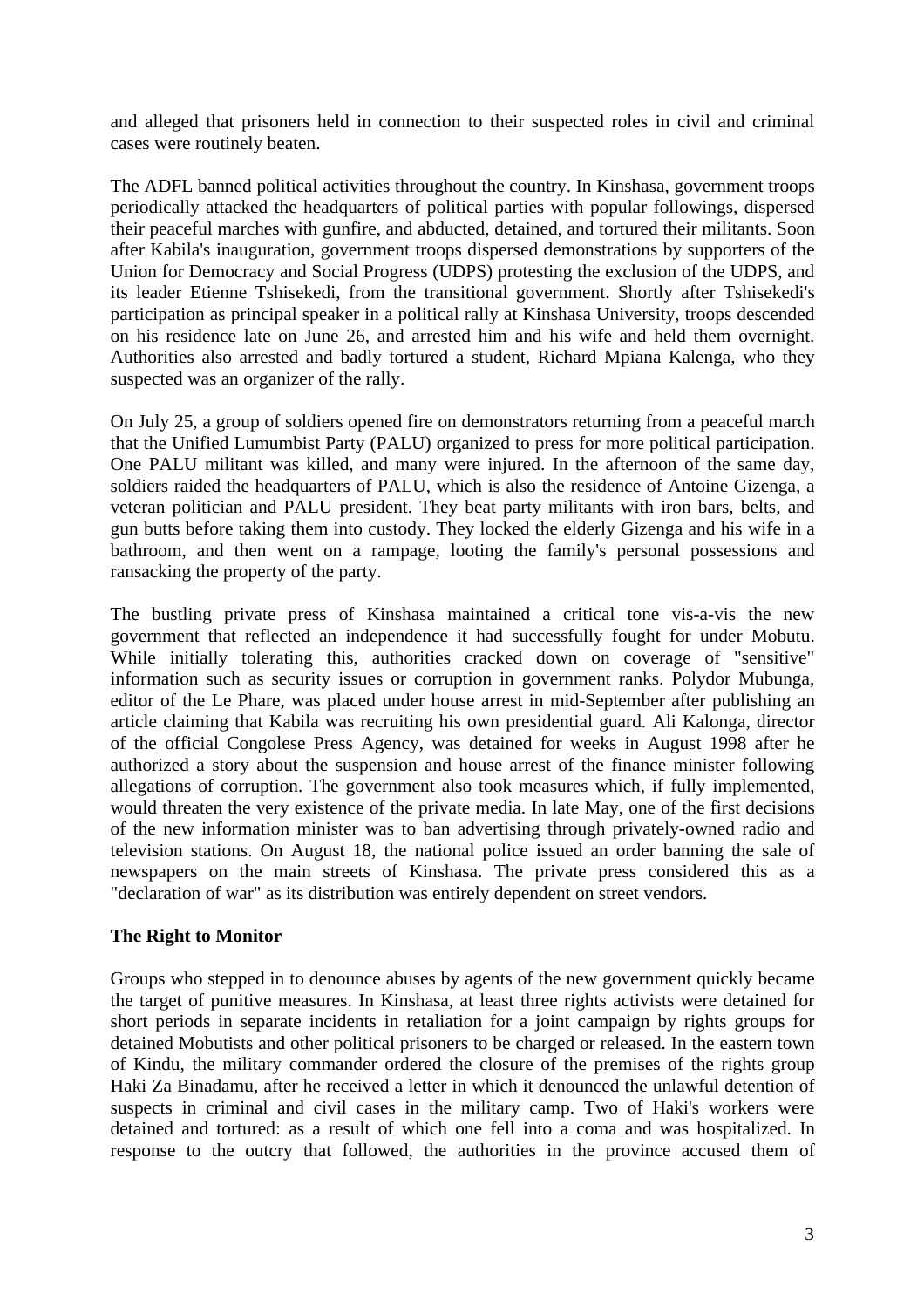involvement in a "plot"-to provide false information to the U.N. team investigating the massacres of refugees that occurred in the vicinity of the town during the war.

## **The Role of the International Community**

#### **United Nations**

By the time the refugee camps of eastern Congo were dismantled by the ADFL attacks in October 1996, the international community had channeled an estimated U.S. \$2.5 billion into relief for the Rwandan refugees in the region. This effort was seriously undermined by the failure of the U.N. and world powers to enforce the separation of armed exiles, suspected of crimes against humanity, from bona fide refugees.

With the rebellion in eastern Congo rapidly developing into a generalized civil war, the U.N. Security Council endorsed on February 18, 1997, a five-point plan prepared by Mohammed Sahnoun, the joint U.N. and Organization of African Unity (OAU) special envoy for the Great Lakes region, which called for an immediate end to the fighting; the withdrawal of all foreign forces, including mercenaries; reaffirmation of the territorial integrity of all states in the region; protection and security for all refugees, and the convening of an international conference to resolve conflicts in the region. Sahnoun's diplomatic efforts to mediate a peaceful settlement for the war on the basis of this plan were hampered by the ADFL's outright military success.

On March 6, 1997 the U.N. high commissioner for human rights asked the special rapporteur for Zaire (now Congo), to investigate allegations of refugee massacres in ADFL-held areas. Following a short field mission, the rapporteur, Roberto Garreton of Chile, on April 2 issued a short report, identifying more than forty possible massacre sites and calling for further investigations through the mechanisms of the Human Rights Commission. The commission resolved in mid-April that the special rapporteur, jointly with the special rapporteur on extrajudicial, summary or arbitrary executions, and a member of the Working Group on Disappearances, carry out a mission to investigate the allegations of massacres and other issues related to the situation in that country since September 1996.

The ADFL, however, adamantly refused to allow the team to enter territories under its control to conduct its probe and said it rejected the team's leader, Roberto Garreton, apparently because of his earlier report. The U.N.'s subsequent agreement to this condition led Human Rights Watch, together with other human rights organizations, to write, on June 13, to the U.N. secretary-general pointing out the dangers involved in allowing countries under investigation to choose their own investigators. In subsequent discussions with the Congolese government, the U.N. failed to persuade it to accept the team mandated by the commission. To overcome the delays created by the government's veto on the team's leader, the Security Council agreed to the secretary-general's proposal, on July, 8, to create an investigative team under his own authority. The team thus formed arrived in Kinshasa on August 24 to a hostile reception.

When the U.N. team attempted to launch the investigation in the western city of Mbandaka, the government blocked it and said the investigation could only focus on the east. An impasse followed, leading the U.N. to recall the three main investigators to New York "for consultations." In late October, U.S. ambassador to the U.N. Bill Richardson and President Kabila reached an agreement in Kinshasa that was expected to clear the way for the probe to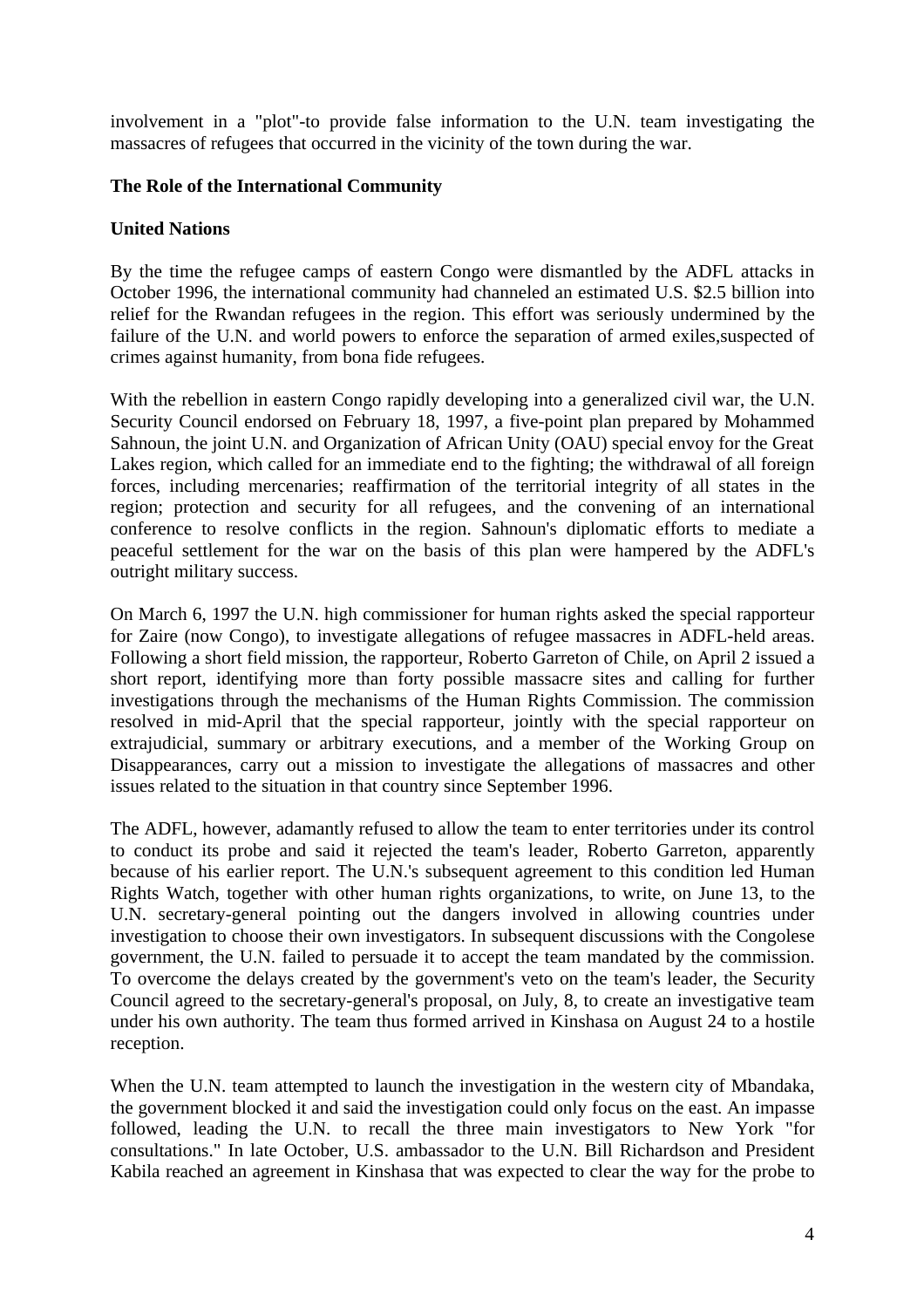begin in early November. Kabila agreed to drop territorial limitation on the coverage of the probe, and the U.N. agreed that the team would not recommend any punitive measures or interfere in Congo's internal affairs.

The Congo continued to host a U.N. human rights field office. Agreed to in August 1996 under the previous government, the office was originally proposed by special rapporteur GarretÛn to assist him in collecting information and maintaining contact with the government. The primary mandate of the office was to monitor human rights abuses, though some technical cooperation activities were envisaged. With only one professional from the U.N. Human Rights Center assigned to Kinshasa, the office was understaffed and underresourced at a time when its presence could have played a vital role in the promotion and protection of human rights in the country.

## **Organization of African Unity**

South Africa's initiative, in February 1997, to host indirect talks between representatives of the ADFL and an advisor of President Mobutu ultimately led to direct talks between Kabila and Mobutu in May. The thrust of South Africa's diplomatic drive was to get Mobutu to relinquish power in exchange for a commitment from the ADFL to form a broad-based transitional authority. Battlefield advances, however, allowed the ADFL to prevail without concessions.

The ouster of Mobutu created an atmosphere of euphoria in much of the region, which peaked at the 33rd session of the OAU summit, held in early June in Harare, during which leaders welcomed Kabila and the ADFL's triumph. This in turn led to strong expressions of support for Kabila when he came under increasing international pressure to cooperate with the U.N. probe and to commit himself to early democratic elections. On May 27, President Mandela and Uganda's Yoweri Museveni accused Western governments of "demonizing" Kabila and defended his orders to prohibit political activities. Museveni reminded journalists that he had taken similar action against political parties in his own country and said he believed that African societies, which he characterized as preindustrial, were "not ready" for multiparty democracy.

## **European Union**

The European Union (E.U.) suspended economic assistance to Mobutu's government in 1992, citing Article 5 of the Lome Convention IV (1989) which makes respect for human rights and democratic principles an "essential element" of the convention. The European Commission however disbursed an exceptional humanitarian aid package ofU.S.\$309.81 million between 1992 and 1996 for rehabilitation and infrastructure programs, mainly through nongovernmental organizations (NGOs) and civil organizations of the health sector. The E.U. also earmarked an additional \$35 million for electoral assistance and set up an European Electoral Unit for that purpose, although most of these funds were not disbursed due to the Mobutu government's decision to postpone the elections.

The E.U. issued a declaration on May 23, on the transfer of power in Congo, in which it stipulated what it expected from the new authorities, namely: that they respect the electoral calender announced by Kabila, and commit themselves to democracy and the respect of human rights. The E.U. also urged the new government to protect refugees and allow humanitarian access to them, and to allow the U.N. probe to go ahead as a matter of urgency.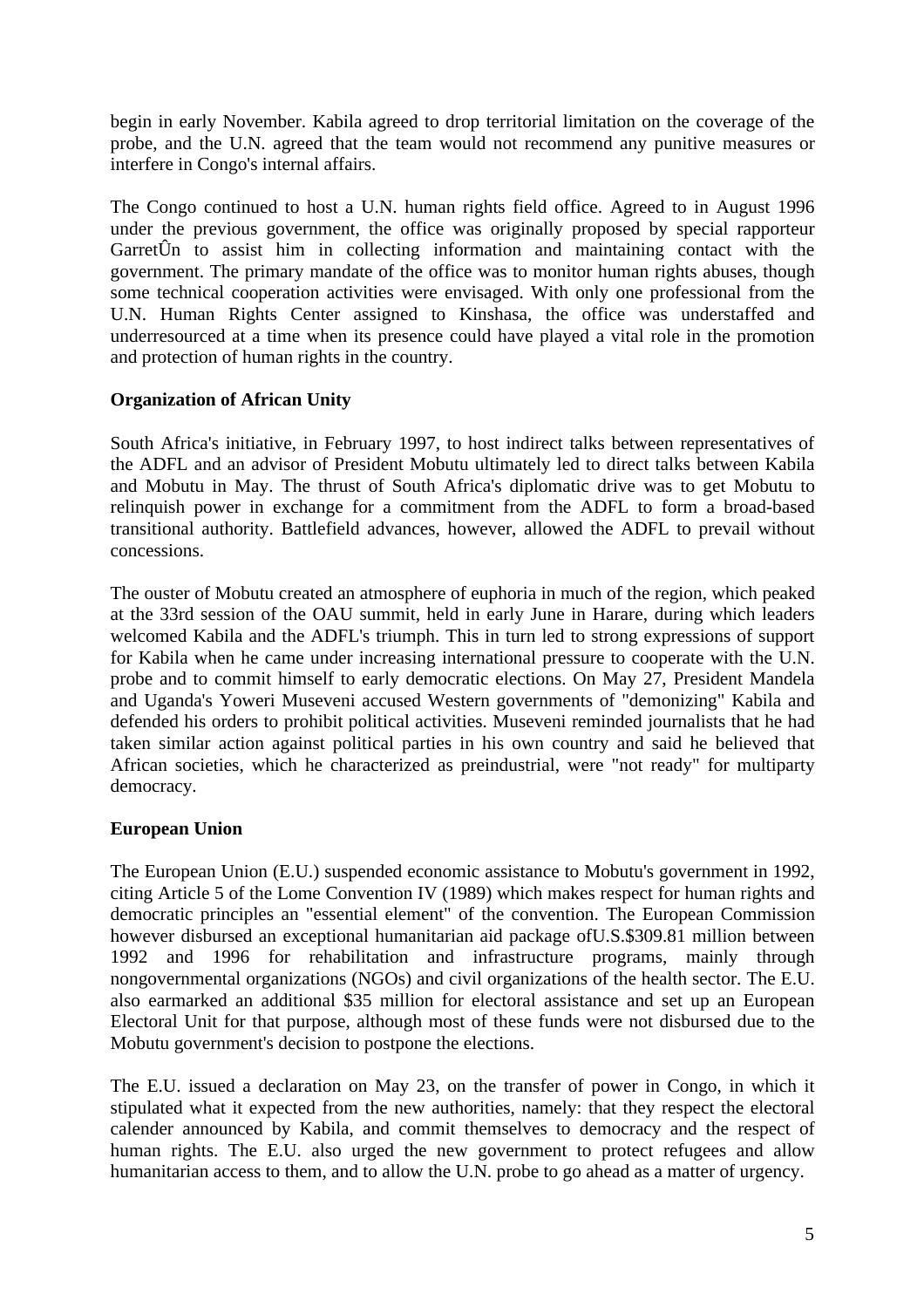The signals from the E.U. and some of its member states, however, were mixed. The humanitarian aid commissioner, Emma Bonino, kept the pressure on the new government by publicly denouncing its denial of humanitarian access to refugees, and by repeatedly and publicly pressing for a neutral investigation of reports of refugee massacres. But in a statement made on May 28, E.U. Development Commissioner Joao de deus Pinheiro said that Kabila was right in setting law and order and stabilization as his first priority, agreeing on this with President Mandela. Belgium, for its part, indicated its willingness to resume its development aid to Congo, following a visit by Belgian Secretary of State for Development Cooperation Reginald Moreels in early August. The troika of European Union foreign ministers also visited Kinshasa in early August. The delegation was headed by current E.U. President Jacques Poos, Dutch Foreign Minister Hans Van Mierlo, British Deputy Foreign Minister Tony Lloyd, and a representative of the European Commission. It welcomed the end of the dictatorial rule of Mobutu and the arrival of a new government that had expressed its intention to found its policy on the principles of democracy, respect of human rights, and the rule of law. On the question of refugees, the ministerial troika welcomed the government's acceptance of the U.N. investigative mission and raised the question of access by humanitarian organizations to refugees and the security of their personnel. The delegation said it would recommend, in its report to the E.U. Council of Ministers, the gradual resumption of structural aid to the new government in light of the prevailing "positive political environment."

In response to the restriction of the U.N.'s delegation to the capital, Kinshasa, for nearly four weeks, the E.U.'s Presidency had sent a letter to Congo's foreign minister asking an immediate lifting of the obstacles blocking the team. Should this fact-finding mission not succeed, it said, in a press release, "the new prospects of cooperation between the European Union and the Democratic Republic of Congo would be jeopardized."

The Luxembourg Presidency spoke to the European Parliament on September 24, declaring that there was no rift in the E.U. about cooperation with Congo, only that cooperation would henceforth be conditional on respect for human rights. Kabila quickly reacted describing the E.U. position as a plot "hatched by Western powers" acting under the cover of humanitarian agencies.

## **United States**

The U.S. suspended its economic assistance to Congo in 1991 under statutory provisions prohibiting foreign aid to countries in default on their loans to the U.S. government. This followed decades of unconditional U.S. support for Mobutu, its longtime Cold War ally, during which the U.S. continued to pour in millions of dollars and to facilitate World Bank and International Monetary Fund support while Mobutu and his cronies openly siphoned these funds into their own pockets.

Suspicions were rife in Congo at the outbreak of the war that the United States was backing the rebels, leading to a wave of anti-American feelings in late 1996. These suspicions were in part rooted in the knowledge of the considerable political, economic, and military support that the U.S. extended to Rwanda, which in turn had provided decisive military assistance to the ADFL's campaign. In congressional hearings in December 1996, Vincent Kern, Deputy Assistant Secretary of Defense, downplayed U.S. military assistance to Rwanda, describing it as the "softer, kinder, gentler" side of military training, and said it didn't include instruction